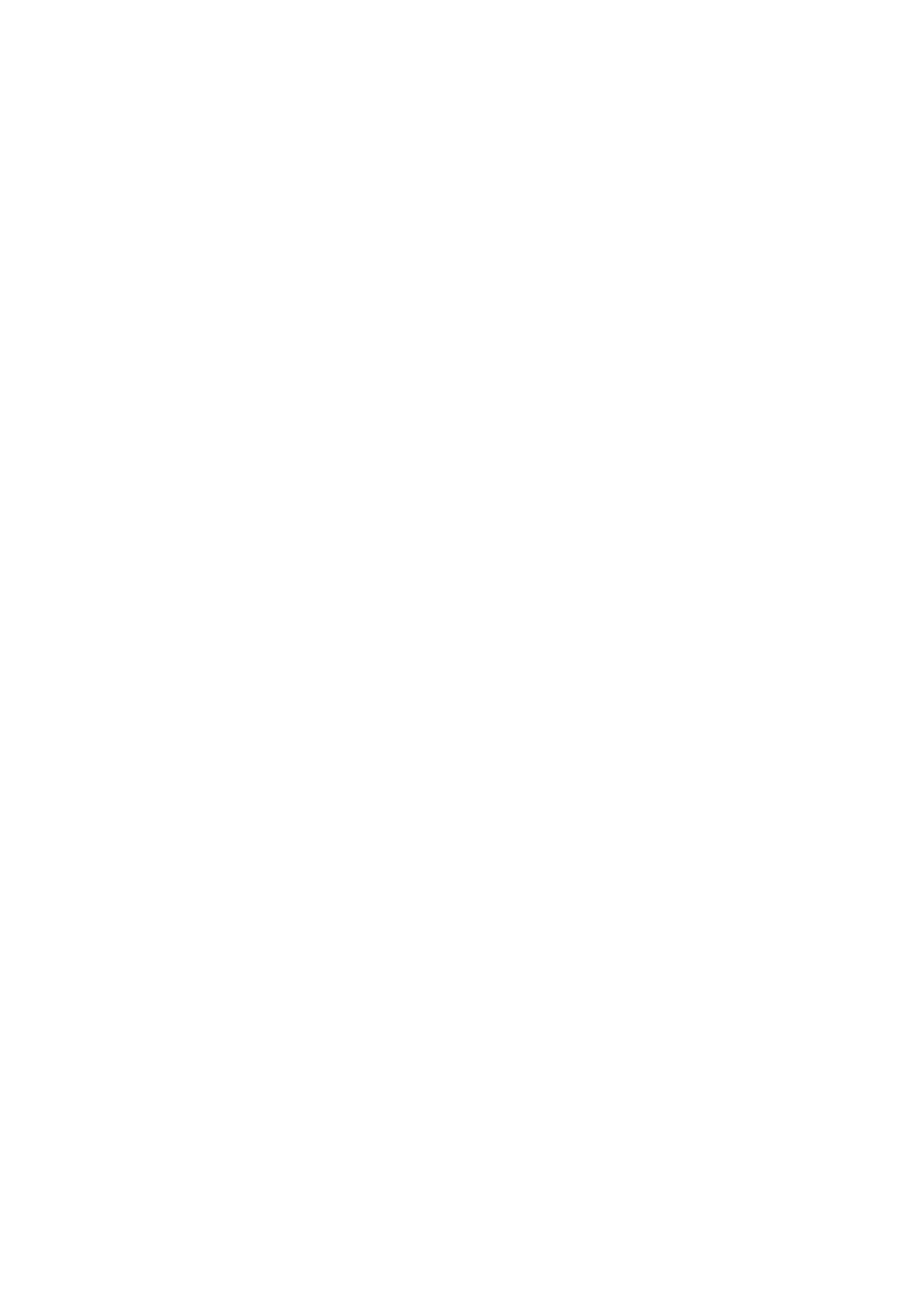## **Disclaimer:**

- $\triangleright$  All above mentioned warranty and support services apply only to SUN2000 Series Products, SmartLogger and SmartACU.
- $\triangleright$  Accessories and consumable parts, including but not limited to cables and connectors, are not covered by the warranties and services set out above.
- $\triangleright$  If Huawei cannot fulfill its service commitments within the committed time period due to non-Huawei causes, Huawei should be exempted from responsibilities and related compensations on the fulfillment of the SLA commitments. If on-site service is required, traveling time should be excluded from the SLA time.
- $\triangleright$  Warranties and services shall not apply in the following circumstances:
	- Damage as a result of force majeure **\***.
	- Damage as a result of natural wear and tear.
	- Direct damage caused by failure to meet system requirements provided in writing including site running environment or external electricity parameters.
	- Damage from lightning due to unsuitable system design.
	- Large scale damage to hardware or data due to customer's negligence, inappropriate operation or intentional damage.
	- Damage caused by non-compliance with the operation manual of the equipment.
	- System damage caused by the customer or third parties, including relocation and installation of the system not in compliance with Huawei's requirements or instructions.
	- Damage caused by adjustment, change or removal of identification marks not in compliance with Huawei requirements or instructions.
	- System damage directly caused by problems in customer's infrastructure.

**\***Force Majeure refers to any event that:

(a) is beyond the reasonable control of the party affected by that event;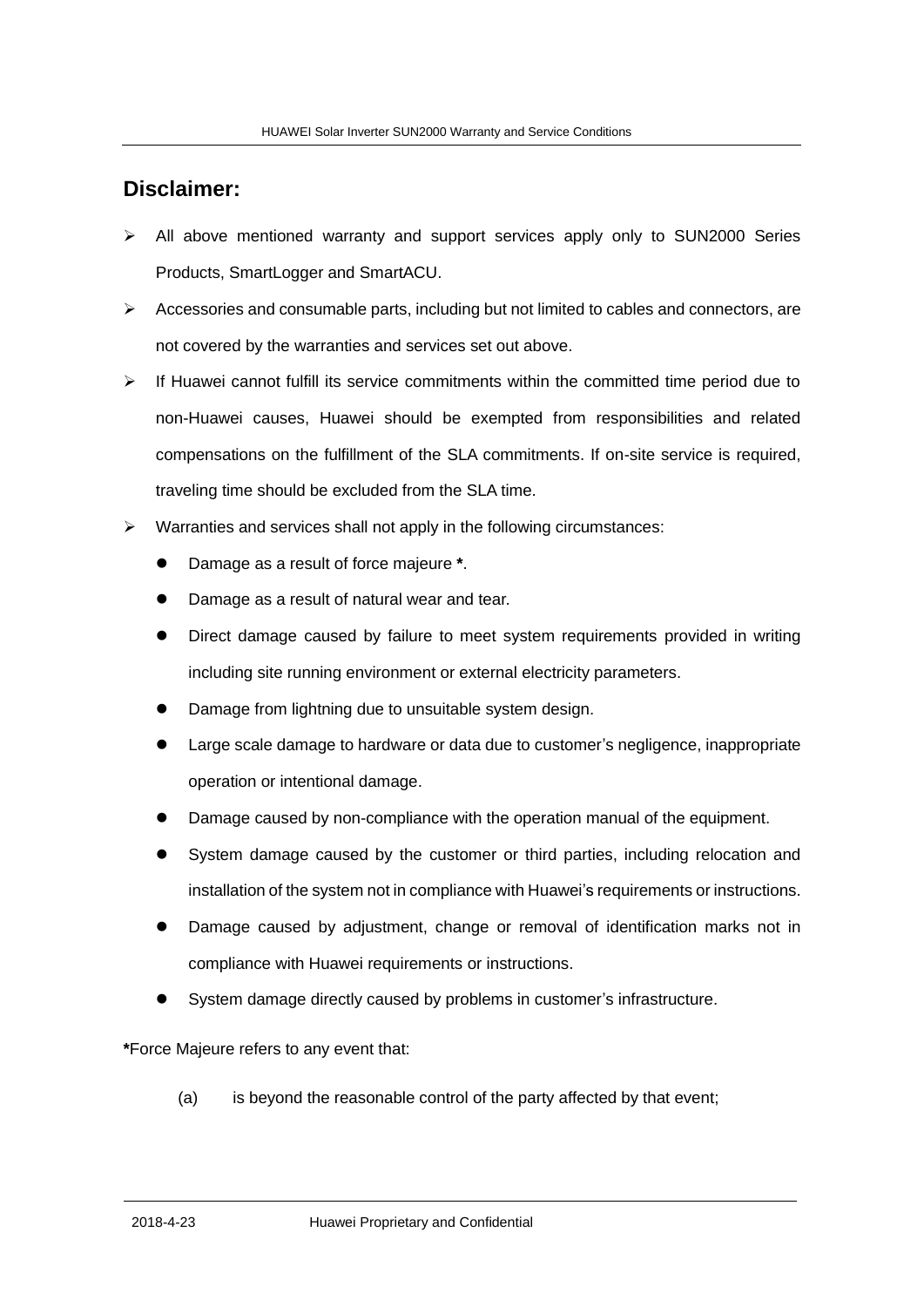- (b) causes or results in prevention of the performance by the affected party of any of its obligations under the Contract; and
- (c) could not have been prevented, overcome or remedied by the exercise by the affected party of a reasonable standard of care and diligence,
- (d) which might (if it satisfies the requirements of paragraphs (a), b) and (c)) in certain circumstances include an act of God, acts of Authorities, war, riot, civil disturbance, cyclone, flood, storm, fire, explosion, a strike or industrial dispute (not caused directly or indirectly by the party claiming relief from performance of obligations under this agreement), embargo, failure of power supply, or breakage or accident to or loss of items of plant and equipment or other event whatsoever beyond that party's reasonable control but does not include any delay in manufacturing, delivery or supply of any supplies for the Works.

## **Huawei Service Organization**

Huawei has built up an extensive service organization world-wide. We are serving our customers with warranty services and spare parts for a wide range of technologies. For support of the warranty services for SUN2000 products, Huawei has defined a support organization to support the process as depicted below: